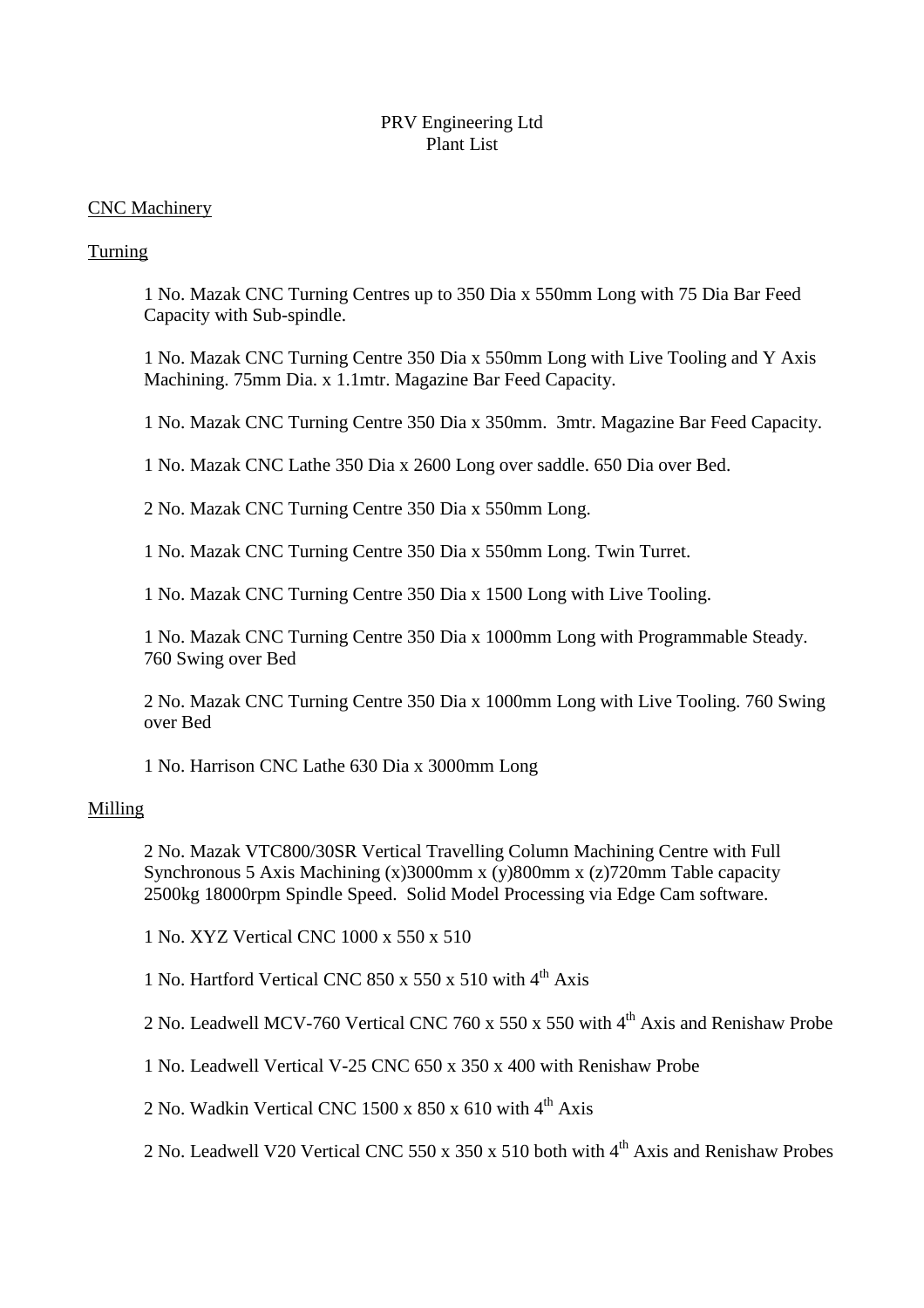### Milling Cont.

1 No. Wadkin Vertical CNC 1000 x 550 x 510 with Pallet Changer and  $4<sup>th</sup>$  Axis

1 No. Leadwell MCH350 Horizontal Machining Centre 800 x 400 x 300

1 No. Heller BEA01 Horizontal CNC 630 x 500 x 630 with Full B Axis, Pallet Changer, Probe and Laser Tip Break Detection

1 No. Leadwell V30 Vertical Machining Centre 760 x 550 x 550 with High Speed spindle and through tool coolant.

1 No. Mazak HTC400 Horizontal Machining Centre 560 x 510 x 510 with Full B Axis

1 No. Wadkin H4 Horizontal Machining Centre 500 x 500 x 500 with 8 Pallets, 120 Tools, Probes and Full B Axis.

## Mill/Turn Machinery

1 No. Mazak i400 Integrex Multi-Tasking Machine. Max Swing and Machining size 658 mm Diameter, Max Length 1519 mm. 102 mm Diameter Spindle Bore. Full 5 axis simultaneous machining.

## Conventional Machinery

## Turning

- 1 No. Webster & Bennett Vertical Borer 36" Dia
- 1 No. Webster & Bennett Vertical Borer 48" Dia with Hydraulic Copy Facility
- 1 No. DSG Lathe 300mm Dia x 1000mm Long (1200mm Dia in Gap)
- 1 No. Colchester lathe 200mm Dia x 1200mm Long
- 1 No. Tapnow Lathe 300mm Dia x 1300mm Long
- 1 No. Denham Lathe 360mm Dia x 2400mm Long
- 1 No. Hardinge Lathe 100mm Dia x 450mm Long
- 1 No. DSG Lathe 800mm Dia x 3000mm Long (1500mm Dia in Gap)

## Milling

2 No. TOS Horizontal Borer 2300mm x 2900mm x 1200mm With Deep Hole Drilling Facility

- 1 No. Forges de Gilly 1800mm x 2600mm x 1200mmWith Deep Hole Drilling Facility
- 1 No. XYZ KRV3000 Part CNC Vertical Milling Machine
- 1 No. XYZ KRV3000 Vertical Manual Milling Machine
- 1 No. Huron 1500mm x 250mm x 400mm
- 1 No. Cincinati 1300mm x 250mm x 350mm
- 1 No. Stanko 1200mm x 340mm x 350mm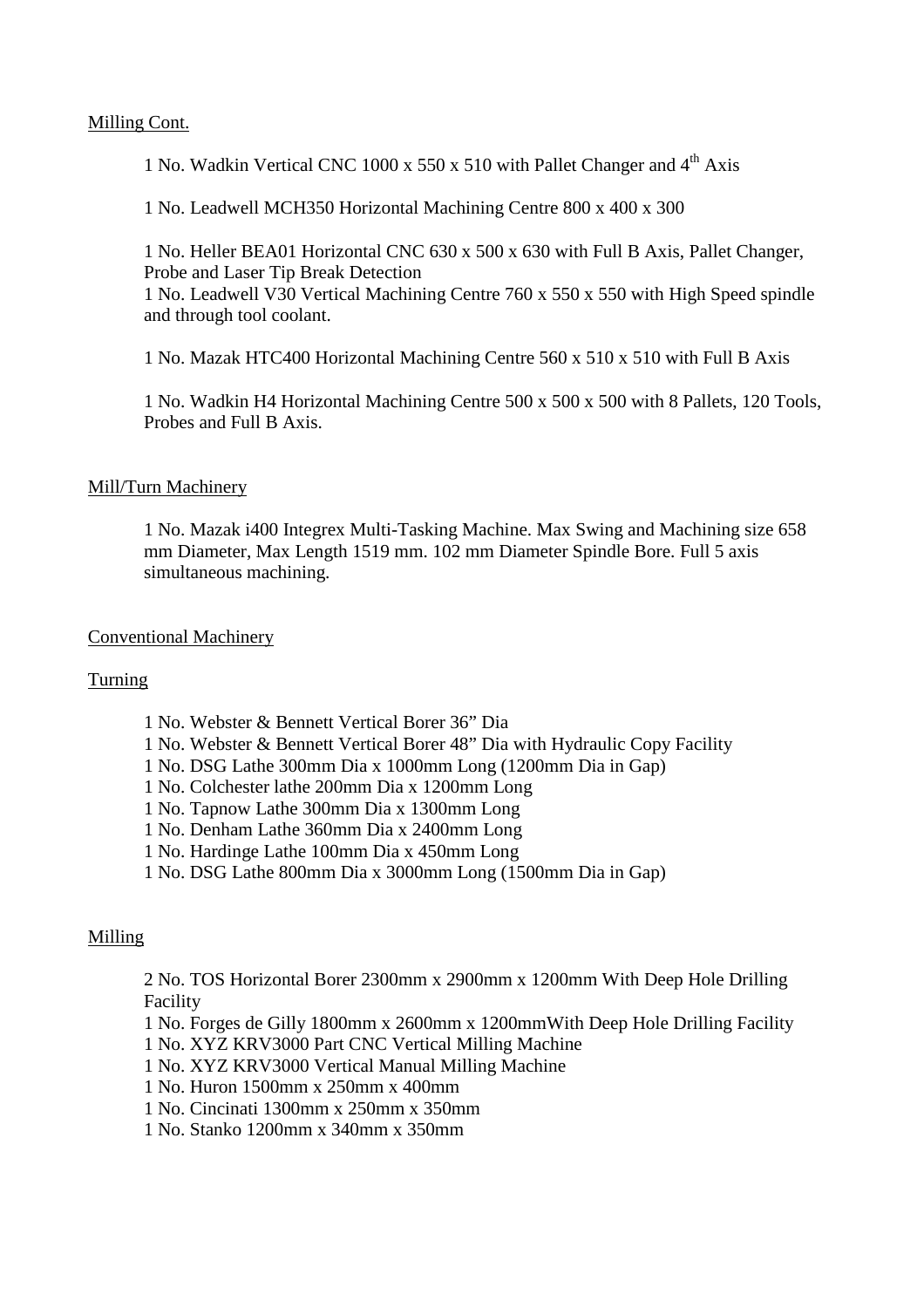### Misc

- 1 No. Slotter 12 inch Stroke 36 inch Dia Bed
- 1 No. Slotter 14 inch Stroke 36 inch Dia Bed
- 1 No. AGIE Plunge Spark Erosion Machine 400mm 300mm 300mm
- 1 No. Jakobsen Surface Grinder 900mm x 400mm x 400mm
- 1 No. Ribbon Universal Grinder 300mm Dia x 900mm Long External. 250mm Dia x
- 350mm Long Internal
- Various Drilling Machines and Radial Arm Drills
- 2 No. Horizontal Bandsaw 12 inch Capacity
- 1 No. Cincinati Centerless Grinder
- 1 No. Fisher X-Ray Plating Thickness Measurement M/C.
- 1 No. Cincinnati Centerless Grinder
- 1 No. 500 Ton Hydraulic Press
- 1 No. 250 Ton Hydraulic Press
- 1 No. 65 Ton Hydraulic Press
- 1 No. 35 Ton Hydraulic Press
- 1 No. 65 Ton Hydraulic Bar/Plate Bender
- 1 No. 100 Ton Mechanical Press

#### Deep Hole Drilling

- 1 No. TOS Lathe 380mm Dia x 3600mm Long With Deep Hole Drilling Facility
- 1 No. Elliot 300mm Dia x 2700mm Long With Deep Hole Drilling Facility
- 1 No. Ward 7 300mm Dia x 1900mm Long With Deep Hole Drilling Facility
- 1 No. Ward 10 380mm Dia x 2800mm Long With Deep Hole Drilling Facility
- 1 No. Stanley Deep Hole Drilling Machine 200mm Dia x 1200mm Long
- 1 No. Mollart Deep Hole Drilling Machine 20mm Dia x 800mm Long

#### Fabrication

1 No. Safan Press Brake 10mm thick x 3000mm Long Folding 1 No. Guillotine 10mm thick x 3000mm Long Cutting 1 No. Tube Rolls Various TIG Welding Equipment up to 450AMP Various MIG Welding Equipment up to 450AMP Various ARC Welding Equipment up to 450AMP Various GAS Welding & Cutting Equipment 1 No. Plasma Cutter 12mm Thick Max 2 No. Shot Blast Cabinet 1200mm Sq with 1000mm Dia Turntable 1 No. Section Rolls 1 No. 65 Ton Steelworker

#### Finishing

Wet Paint Department 2.5mtrs x 2.5mtrs x 2.5mtrs Batch Powder Coating 2.1mtrs x 2.1mtrs x 2.1mtrs